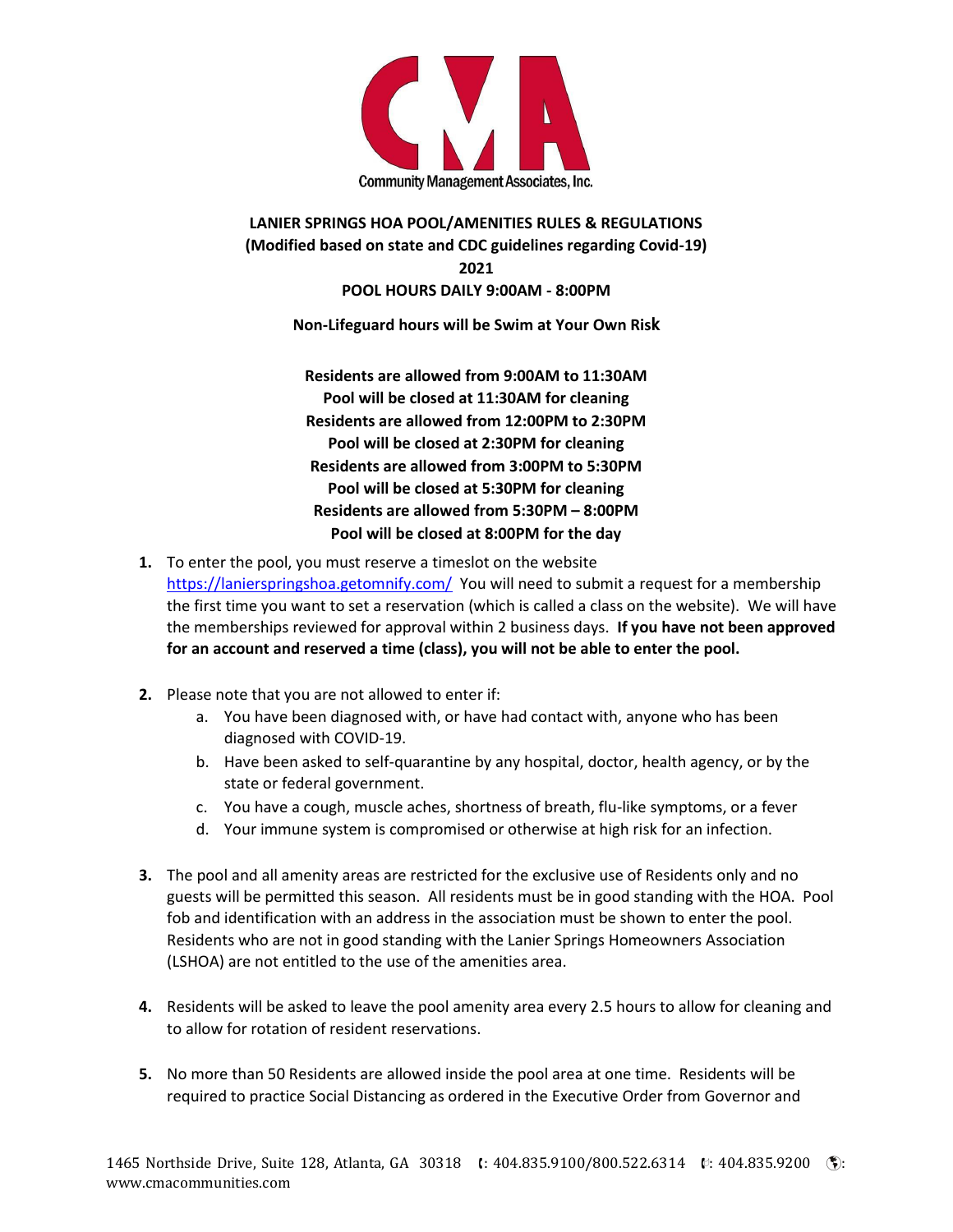

recommended by the State Department of Health. Chairs must be placed to allow 6 feet of distance between non-cohabitating family groups. Social Distancing shall be practiced in all amenity areas, pool deck and water of the pool. Monitors will be enforcing Social Distancing. Pool furniture may not be moved from the current location to enforce Social Distancing.

- **6.** Pool slide will be open only while 2 lifeguards are on duty.
- **7.** Members with non-swimmers in their charge are responsible for watching these non-swimmers at all times. A parent or responsible person 18 years of age or older must remain with children while they are in the pool.
- **8.** Children under the age of 14 years old must be accompanied by an adult. All residents, including children, must produce ID. Children who can't swim must be accompanied by a parent or responsible person, in a swimsuit, at all times including in the water, on the pool deck and in the restroom. While in the water, the parent or responsible person must remain within reach of the child. Children who are not toilet trained must wear swim diapers when entering the pool. Cloth or disposable diapers are not acceptable.
- **9.** Acceptable swim attire must be worn by patrons while in the water or on the deck. Patrons with religious concerns regarding modesty may wear clean, covering garments that do not interfere with their safety in the water.
- **10.**No glass bottles, glass containers or other breakable containers may be brought into the pool area. No beverages or food may be consumed within four (4) feet of the pool edge. All trash must be discarded in the proper receptacles.
- 11. Running, pushing, shoving, dunking, diving, smoking/vaping, chewing gum, nose blowing, spitting, and horseplay are not permitted. Pets are not permitted in the pool area at any time.
- 12. Rules and requests made by lifesaving personnel must always be followed.
- 13. You are allowed up to two (2) guests per household. In order to add a guest, you will need to add family members to your account names, i.e., Guest 1 and Guest 2. Each household will be approved for the addition of these two members to their accounts.
- **14. THERE IS SWIM AT YOUR OWN RISK**. If the lifeguards are not present during stated pool hours, then it is swim at your own risk. The pool is considered closed after the stated pool hours and no one should be inside the pool gate. The Homeowners Association and the management company will not be responsible for an Owner's valuables or injuries.
- 15. Proper Identification for proof of residence or age will be a Georgia State Driver's License, State Issued Identification, or Birth Certificate.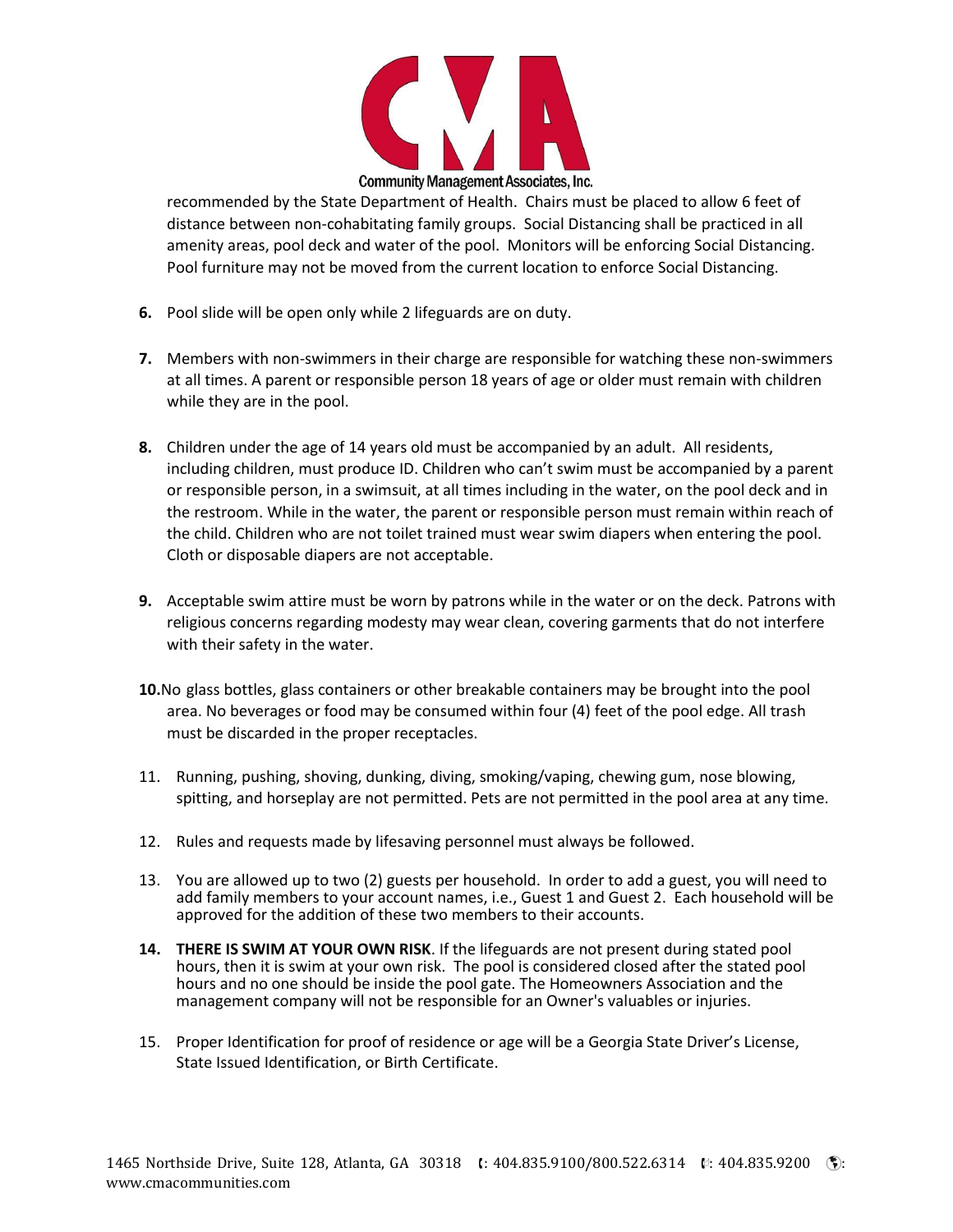

- **16.** All residents who utilize the pool and its facilities are expected to conduct themselves in a reasonable and respectful manner. Foul or abusive language will not be tolerated. Members are responsible for the conduct of their children. Anyone who behaves in a manner which is determined to be disrupting, inappropriate or disrespectful of others may be given a warning that such behavior will not be tolerated and asked to stop. If such actions do not stop immediately after such warning, the person(s) will be asked to leave the pool area immediately and subject to fines and loss of amenity privileges. Warnings and requests to leave can be requested by any Board Member, Pool Committee Member, Lifeguards /Attendants or Management Company of the LSHOA. The Board of Directors requests the Member making such warning or request report the incident in writing to the Board of Directors within 24 hours by contacting our Management Company.
- **17.** All Owners should assist in the enforcement of the rules and regulations. Please report all infractions, violations and comments, in writing, to our Management Company.
- **18.** All equipment, switches, tools, supplies, pump room, ect… necessary for the operation and/or maintenance of the amenities area is off limits to unauthorized personnel.

#### **§ 74-4. Disorderly conduct**

- (a) *Purpose.* The purpose of this section is to preserve the peace and tranquility when it is endangered by the irresponsible actions of a person or persons.
	- (b)*Definitions.* The terms "alcoholic beverage" and "retail consumption dealer" shall have the same meaning as found in section 6-2 of this Code. Other terms shall have the same meaning as found in the Official Code of Georgia Annotated (see O.C.G.A. §§ 16-1-3, 16-6-2, 16-6-9). For the purposes of this section only, "public place" shall include the jails, penal and correctional institutes of this county.

#### (c) *Prohibited acts.*

- (1) No person, including the patron of a business, shall possess and give the appearance of consuming any type of alcoholic beverage on the premises of a business that is not licensed as a retail consumption dealer. This prohibition extends to shopping center parking lots, fast food establishments and any other places of business.
- (2) No person shall engage in any noisy, boisterous or unruly conduct that disturbs or infringes upon the peace of another, particularly at an hour or time which is not common for such activity.
- (3) No person shall jostle, roughly crowd or push any person in a public place.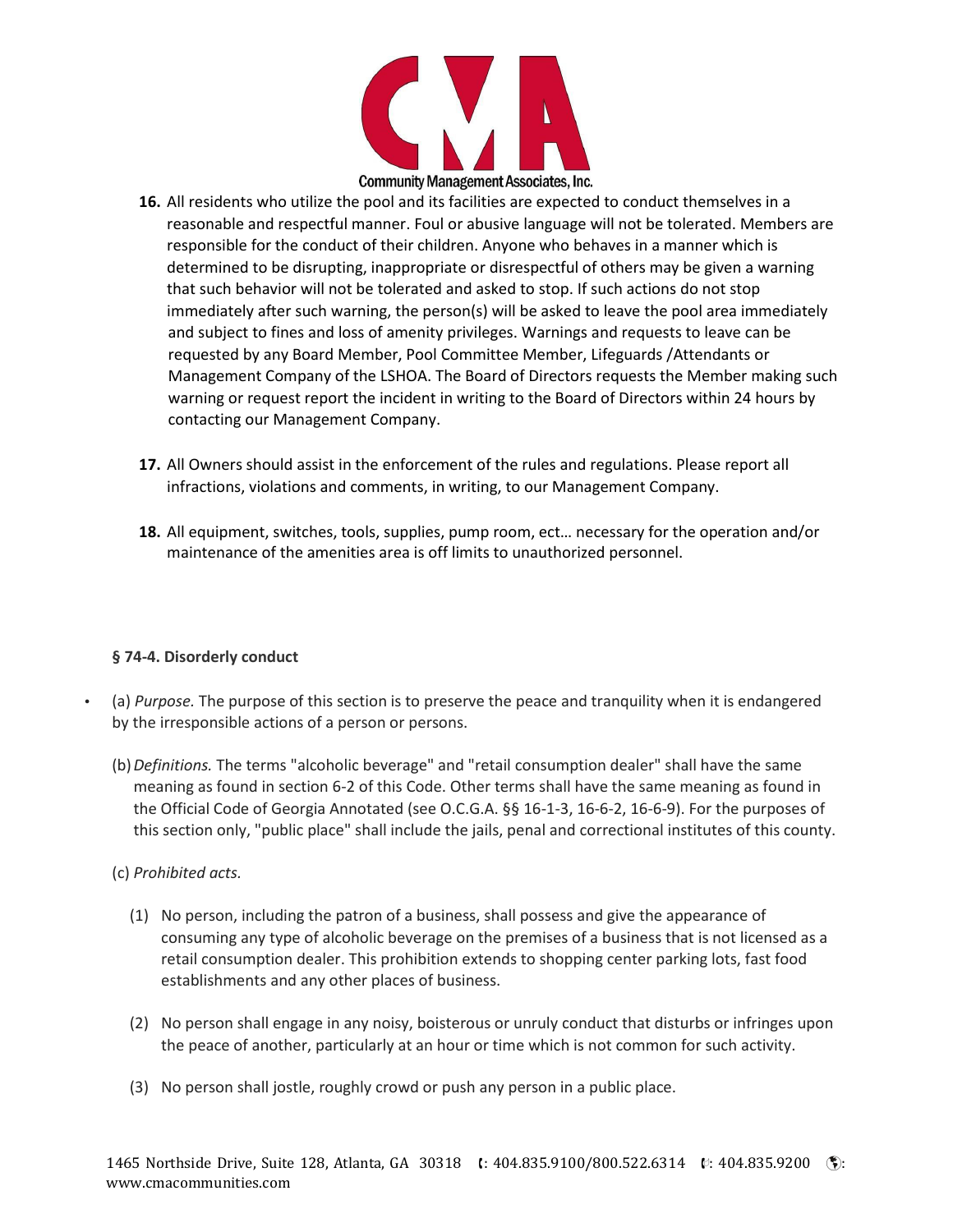

- (4) No person or persons shall willfully refuse the request or command of a duly authorized law enforcement officer to summon help or assistance, via telephone or police radio or whatever means of communication may be readily available where such refusal could result in injury to any person or damage to any property.
- (5) No person shall intentionally interfere with another's lawful attempt to summon police assistance through the use of telephone, radio, or other communication device.
- (6) No person shall intentionally urinate or defecate while in a public place other than a public restroom.
- (7) No person shall be and appear in an intoxicated condition in any public place or within the curtilage of any private residence not his own other than by invitation of the owner or lawful occupant, which condition is made manifest by boisterousness, by indecent condition or act, or by vulgar, profane, loud or unbecoming language.
- (8) No person shall recklessly or knowingly commit any act which may reasonably be expected to prevent or disrupt a lawful meeting, gathering, or procession.
- (9) No person shall act in a violent or tumultuous manner toward another person whereby such person is placed in reasonable fear of the safety of such person's life, limb or health.
- (10) No person shall act in a violent or tumultuous manner toward another person whereby the property of such person is placed in danger of being damaged or destroyed.
- (11) No person shall, without provocation, use to or of another person in such other person's presence, opprobrious or abusive words which by their very utterance tend to incite an immediate breach of the peace, that is to say, words which as a matter of common knowledge and under ordinary circumstances will, when used to or of another person in such other person's presence, naturally tend to provoke violent resentment, that is, words commonly called fighting words.
- (12) No person shall, without provocation, use obscene and vulgar or profane language in the presence of or by telephone to a person under the age of 14 years which threatens an immediate breach of the peace.
- (13) No person shall commit any of the following acts in a public place:
	- a. An act or a simulated act of sexual intercourse or sodomy;
	- b. A lewd exposure or indecent fondling of the sexual organs;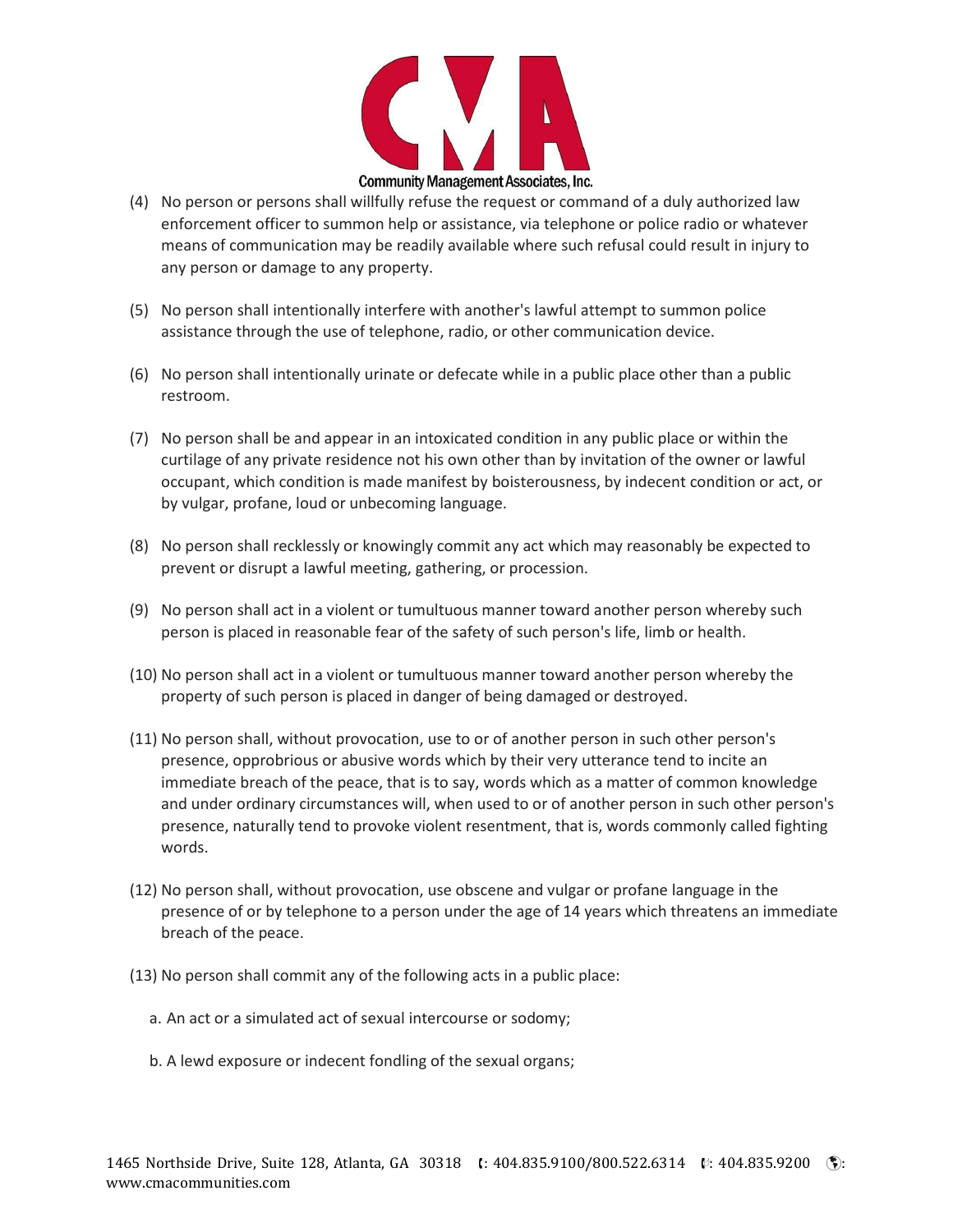

c. A lewd caress or indecent fondling of the body of another person; or

d. A lewd appearance in a state of partial or complete nudity.

(14) No person shall enter or remain upon the private recreational facilities of another, without the consent of the owner, or such person authorized to give such consent, for the purpose of utilizing such recreational facilities which are normally reserved for the residents or employees of any residential neighborhood, apartment complex, business or association.

(15) No person shall without authority cross any type of barrier or barrier tape erected by any police, fire or other public official for the purpose of excluding the public from the scene of any incident or emergency.

(16) No person shall refuse to disperse when requested to do so by a law enforcement officer at the scene of any incident, emergency or other occurrence where the public safety and order are threatened.

Any singular or combined presence of the acts enumerated in this subsection may constitute a violation of this section.

Authority for incorporating certain sections from the Official Code of Georgia Annotated is contained in the criminal code which specifically authorizes municipalities to implement ordinances that proscribe the described conduct. (See O.C.G.A. §§ 16-11-36(d), 16-6-24, 16-11-39(c), 16-11-41(b), 16-11-34(b)).

(d) *Penalty for violation of section.* Any person found guilty of violating this section shall be punished by a fine of not more than \$200.00, by imprisonment in the county jail not in excess of 60 days, or both. (Res. of 4-15-97(2))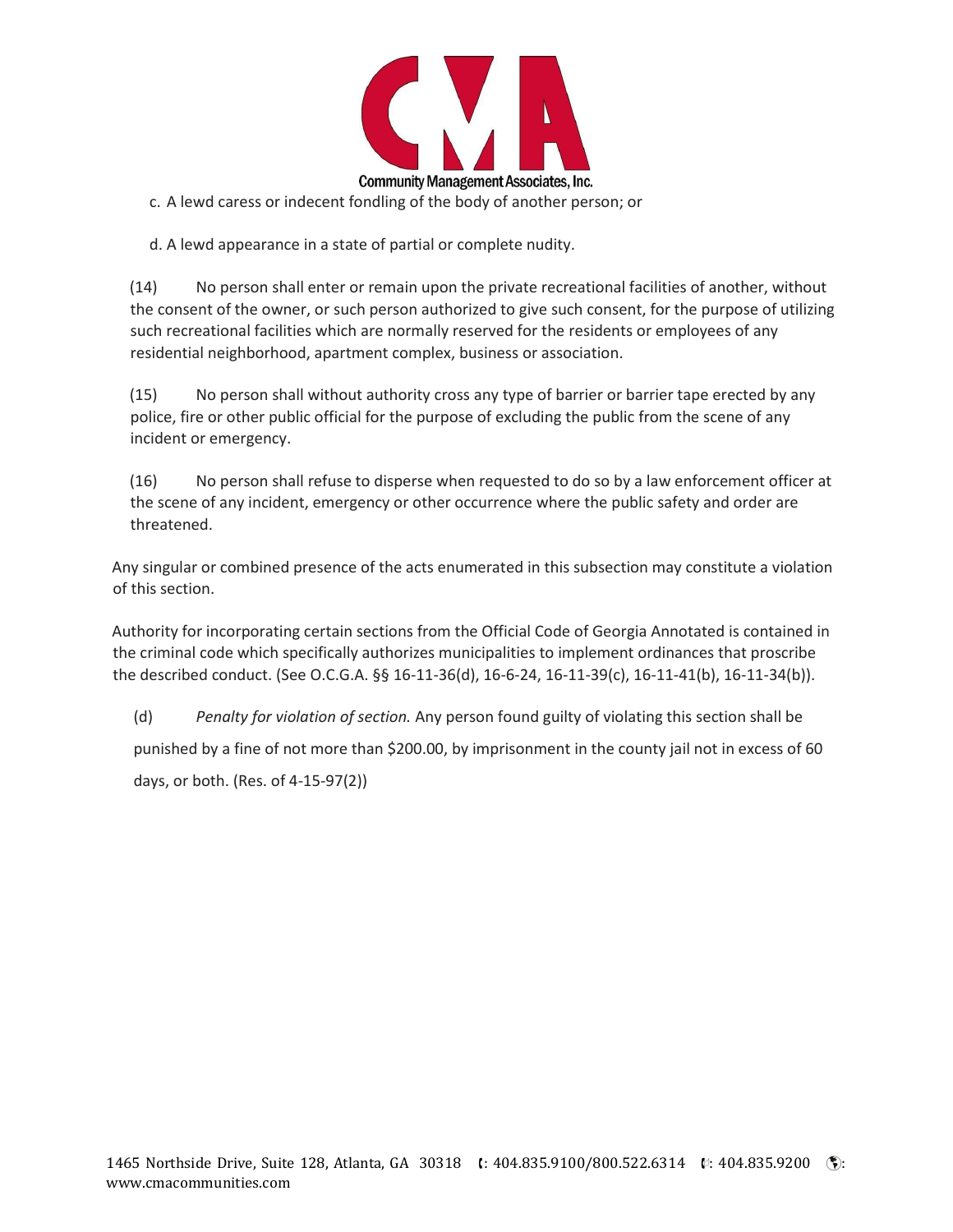

# **Lanier Springs Pool Reservation Process**

Landing Page

<https://lanierspringshoa.getomnify.com/#!/subscriptions>

| a lanierspringshoa.getomnify.com/#!/subscriptions<br>C<br>$\rightarrow$<br>$\leftarrow$                                 | ☆<br>$\bullet$ :<br>$\circ$                                              |
|-------------------------------------------------------------------------------------------------------------------------|--------------------------------------------------------------------------|
| ier Springs HOA<br>Schedules Subscriptions Message Us                                                                   | <b>LOG IN</b><br><b>CREATE ACCOUNT</b>                                   |
| <b>Lanier Springs HOA</b>                                                                                               | All times are in local timezone of America/New_York                      |
| Filters CLEAR ALL<br><b>APPLY</b><br>Services<br>$\Box$ Classes<br>Trainer<br>Community Pool                            | Ō<br>٠<br><br>------<br><br>------<br>No active subscriptions available. |
| <b>CREATE ACCOUNT</b><br>Click                                                                                          |                                                                          |
| <b>Lanier Springs HOA</b><br>.<br>DE, CREEKSIDE & WATERSIDE<br>SDEIDOSDO3 SLOMAILCOM<br><b>Enter your Email Address</b> | $\times$                                                                 |
| Email Address                                                                                                           |                                                                          |
|                                                                                                                         |                                                                          |
| Email Address                                                                                                           |                                                                          |
| <b>Get Started</b>                                                                                                      |                                                                          |
|                                                                                                                         |                                                                          |

Fill out the account information and sign up: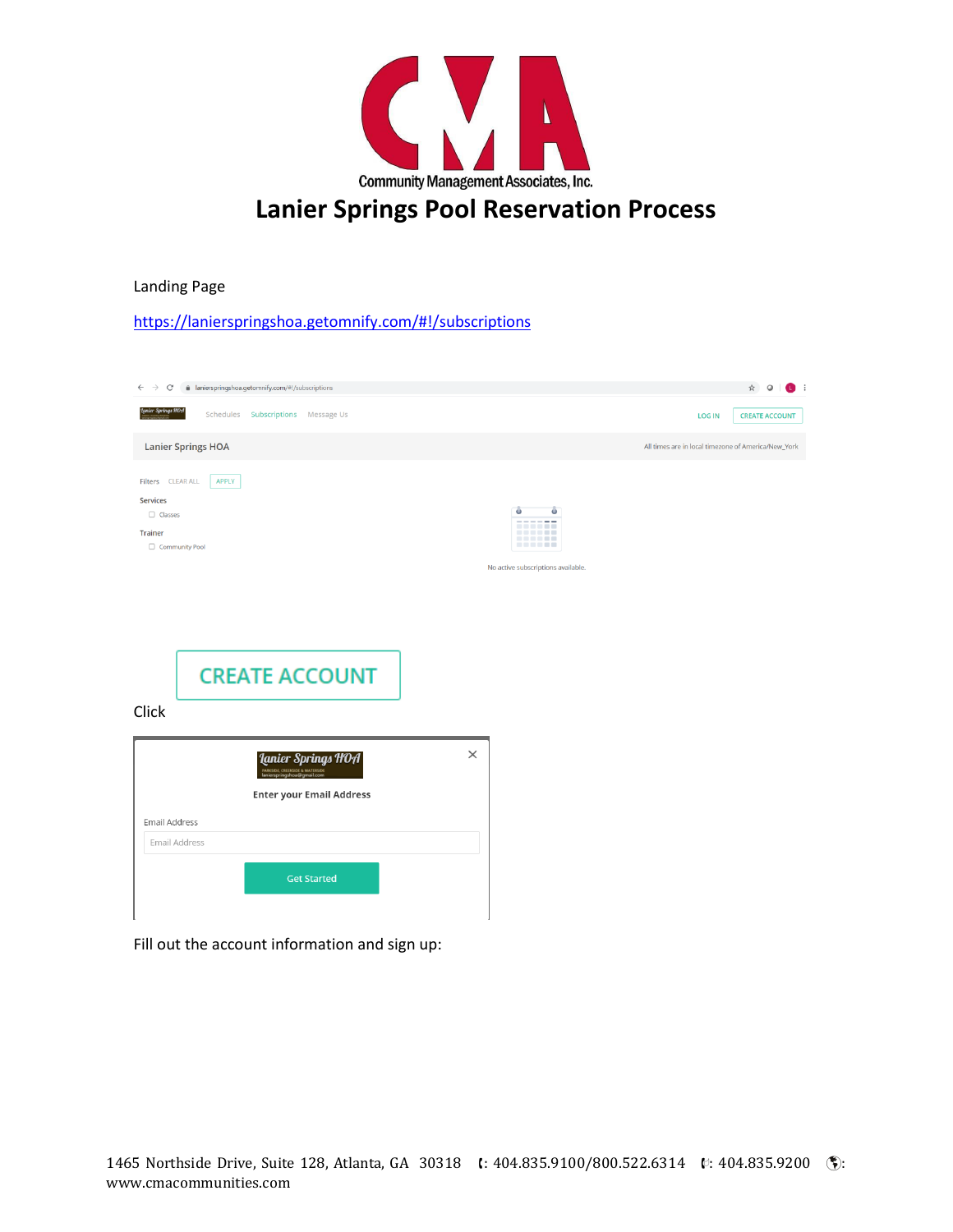



Create your account

| First Name                                              | Last Name |  |  |
|---------------------------------------------------------|-----------|--|--|
| First Name                                              | Last Name |  |  |
| Email Address                                           |           |  |  |
| residenttest@gmail.com                                  |           |  |  |
| Mobile Number                                           |           |  |  |
| Mobile Number                                           |           |  |  |
| Password                                                |           |  |  |
| Password                                                |           |  |  |
| Password                                                |           |  |  |
| Confirm Password                                        |           |  |  |
| By clicking "Sign Up" I agree with the Terms of Service |           |  |  |
| <b>Sign Up</b>                                          |           |  |  |

Once you have done this your account will have to be verified. Once your account has been verified you will be able to book a time slot by click schedules and the book button for the time slot selected.

If you attempt to book a class before verification you will see the below:

| lanier Springs HOA<br>Schedules<br>Subscriptions   | Message Us                                                                                                                                                                                        |
|----------------------------------------------------|---------------------------------------------------------------------------------------------------------------------------------------------------------------------------------------------------|
| <b>Lanier Springs HOA</b>                          | 15<br>16<br>14<br>18<br>19<br>20<br>17<br>$\circledcirc$<br>$\circ$<br>$\left($ $\right)$<br><b>JUNE 2020</b><br><b>SUN</b><br><b>MON</b><br>SAT<br>TUE<br><b>WED</b><br><b>THU</b><br><b>FRI</b> |
| <b>CLEAR ALL</b><br><b>APPLY</b><br><b>Filters</b> | 11:00 AM $\sim$<br>Tue, 16 Jun 2020                                                                                                                                                               |
| <b>Services</b><br>$\Box$ Classes                  | Lanier Springs Pool 11-12:30pm<br>CP<br>11:00 AM - 12:30 PM · 49/50 available · 1 hour 30 mins · Class                                                                                            |
| <b>Trainer</b><br><b>Community Pool</b><br>0.      | <b>View Details</b><br><b>Book</b>                                                                                                                                                                |
|                                                    | 01:00 PM $\sim$<br>Tue, 16 Jun 2020                                                                                                                                                               |
|                                                    | Lanier Springs Pool 1-2:30pm<br>CP<br>01:00 PM - 02:30 PM = 49/50 available = 1 hour 30 mins = Class                                                                                              |
|                                                    | <b>View Details</b><br><b>Book</b>                                                                                                                                                                |
|                                                    | 03:00 PM ~<br>Tue, 16 Jun 2020                                                                                                                                                                    |

When you click book you will see: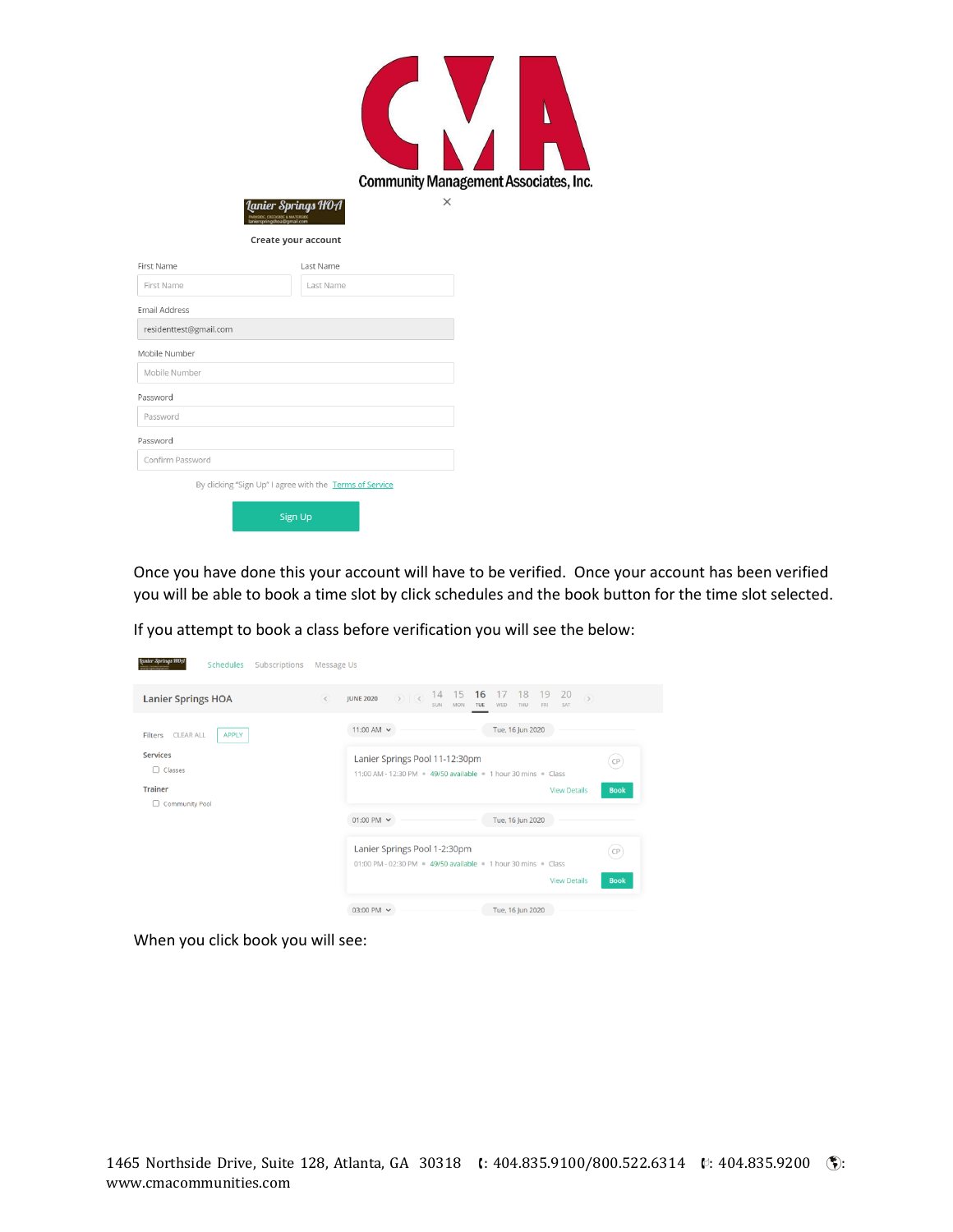| <b>Community Management Associates, Inc.</b> |  |
|----------------------------------------------|--|

| Tue 11:00 am 49 spot(s) left<br>16 Jun 2020 | Sun Mon Tue Wed Thu Fri Sat | Lanier Springs Pool 11-12:30pm | 11:00 am $\vee$<br>1 hours 30 minutes |
|---------------------------------------------|-----------------------------|--------------------------------|---------------------------------------|
|                                             |                             |                                |                                       |



## After clicking next you will see:

|          | <b>Select Attendees</b> |                                                                                                                                                                                                                                                                                                                                                                                                                                                                                                                                                                                     |
|----------|-------------------------|-------------------------------------------------------------------------------------------------------------------------------------------------------------------------------------------------------------------------------------------------------------------------------------------------------------------------------------------------------------------------------------------------------------------------------------------------------------------------------------------------------------------------------------------------------------------------------------|
|          |                         | Add New                                                                                                                                                                                                                                                                                                                                                                                                                                                                                                                                                                             |
| John Doe |                         | $\checkmark$                                                                                                                                                                                                                                                                                                                                                                                                                                                                                                                                                                        |
|          |                         |                                                                                                                                                                                                                                                                                                                                                                                                                                                                                                                                                                                     |
|          |                         |                                                                                                                                                                                                                                                                                                                                                                                                                                                                                                                                                                                     |
|          |                         | <b>Next</b><br>$\left. \right. \right. \left. \right. \left. \right. \left. \right. \left. \right. \left. \right. \left. \left. \right. \left. \right. \left. \right. \left. \left. \right. \left. \right. \left. \left. \right. \right. \left. \left. \right. \left. \left. \right. \right. \left. \left. \right. \left. \right. \left. \left. \right. \right. \left. \left. \right. \right. \left. \left. \right. \right. \left. \left. \right. \left. \left. \right. \right. \left. \left. \right. \right. \left. \left. \right. \right. \left. \left. \right. \right. \left. \$ |

Once you click next the following pop up will appear: